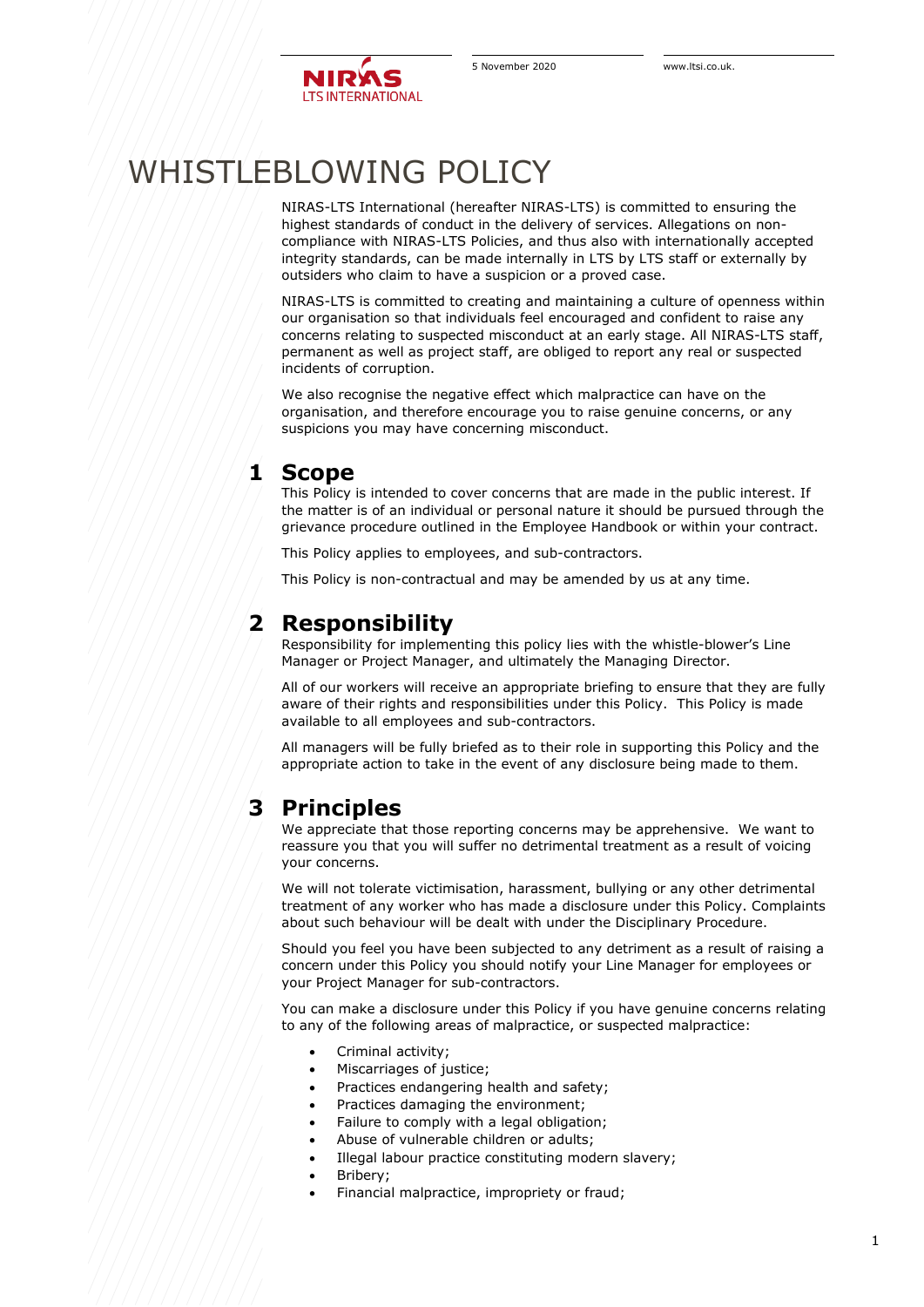

Attempts to conceal any of the above.

The malpractice can be past, present or prospective. It may have occurred inside or outside the United Kingdom.

You are encouraged to report suspected wrongdoing as soon as possible. No action will be taken against you if you raise genuine concerns even if the concern you raised is not confirmed by any subsequent investigation.

### **3.1 Confidentiality and anonymity**

**LTS INTERNATIONAL** 

Any disclosure you make under this Policy will be treated as far as reasonably practicable in a confidential and sensitive manner. If confidentiality is not reasonably practicable, for instance, because of the nature of the information, this will be explained to you.

We hope you will feel comfortable to voice any concerns openly, however, you may make a disclosure anonymously. However, concerns expressed anonymously cannot be dealt with as effectively as open disclosures as they are often more difficult to investigate.

# **4 Process**

Allegations should be made directly to [Kimberly-Kerr@ltsi.co.uk](mailto:Kimberly-Kerr@ltsi.co.uk).

#### **4.1 Investigation**

Once a concern has been raised, we will investigate this. If you have not made the complaint anonymously, you will be asked to attend a meeting as part of this investigation.

We will keep you informed as to the progress of the investigation, as far as is possible and appropriate bearing in mind, in particular, any confidentiality obligations that apply. Please note that you will not be given details of any disciplinary action taken unless we consider this appropriate.

#### **4.2 UK Aid Direct Whistleblowing Hotline**

For UK AID-funded projects, there is a UK Aid Direct whistleblowing hotline (+44 (0) 1355 843 747) which facilitates the reporting of possible illegal, unethical, or improper conduct when the normal channels of communication have proven ineffective or difficult. The hotline is available to be used by all DFID employees, as well as clients, Business Partners and others in a business relationship with UK Aid Direct. Please use this hotline to report corruption, fraud, human trafficking, slavery, safeguarding children and young people concerns, terrorism funding, and other violations related to UK Aid Direct, DFID staff and consultants, and programmes.

UK Aid Direct, consultants, contractors, suppliers, and associated person(s) involved in DFID funded business should immediately report any suspicions or allegations of aid diversion, money laundering or counter terrorism finance to the Counter Fraud and Whistleblowing Unit at reportingconcerns@dfid.gov.uk or +44 (0) 1355 843 747.

#### **4.3 Dissatisfaction with the outcome of the process**

If you are dissatisfied with the outcome of the investigation, you should raise this with the Managing Director, giving the reasons for your dissatisfaction. He will respond in writing notifying you of his acceptance or rejection of the need for further investigation and the reasons for this.

#### **4.4 Breach of this Policy**

We may invoke the Disciplinary Procedure if you are found to have subjected a whistle-blower to any form of detrimental treatment. It may also be invoked if you have intentionally misled us in respect of any matter, breached this Policy in